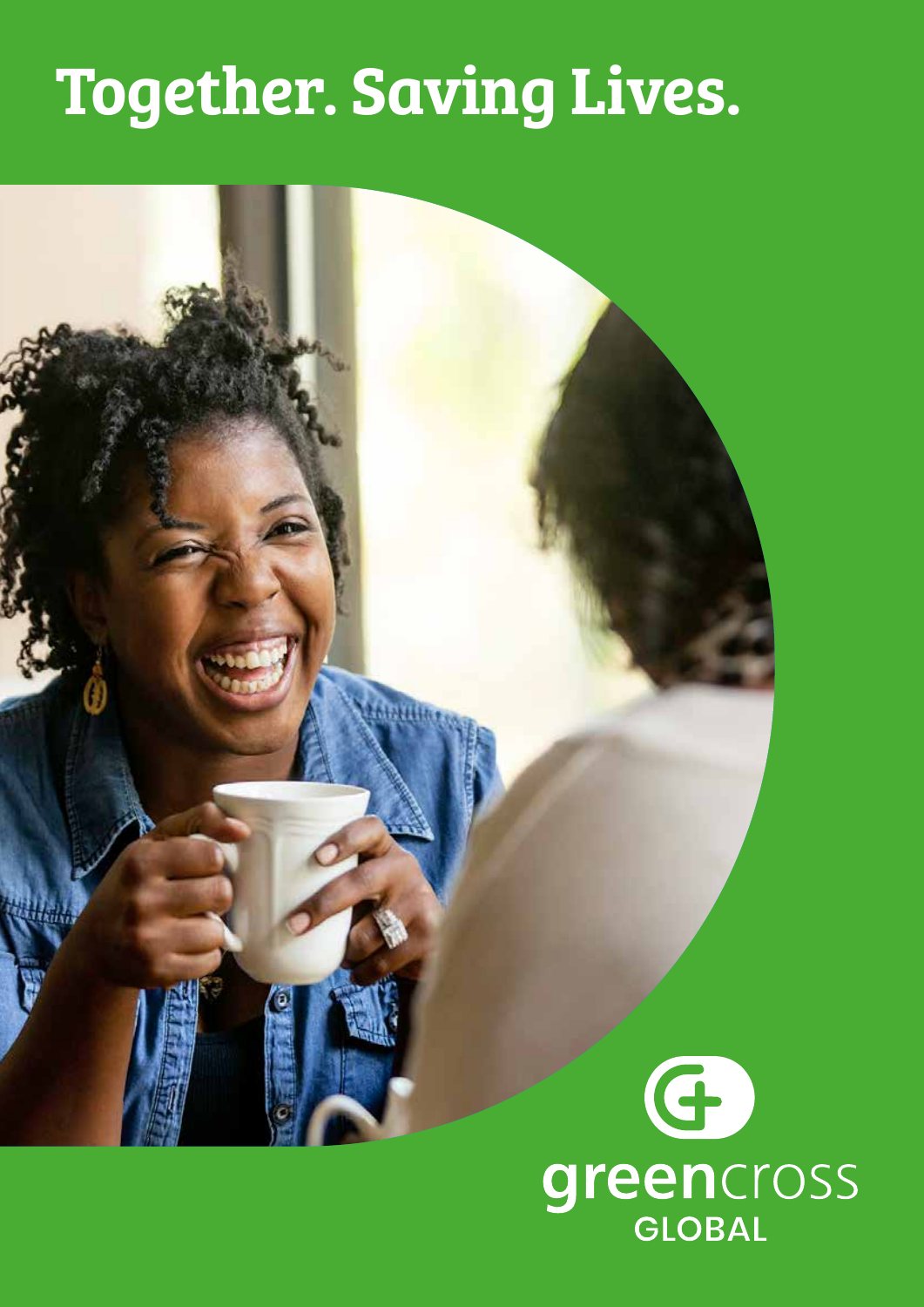# G **green**Cross

- Consultancy that will deliver a complete Health & Safety strategy
- Specialist experience to plan and deliver the process and detail
- Technology that enhances the experience and awareness of status
- Delivering total control over your Health & Safety compliance

### **Together. Saving Lives.**

#### **The Complete Compliance Platform**

Green Cross Global offer a comprehensive platform consisting of consultancy, software, and training services to help ensure that your business is always compliant with the latest health and safety regulations.

Our team of Health & Safety consultants and qualified trainers can provide customised solutions, tailored to meet your specific needs, whilst our state-of-the-art software platform makes it easy to track compliance across all areas of your operation.

In addition, our consultancy services can help you develop and implement effective health and safety protocols that will keep your employees safe and your business compliant.

Contact us today to learn more about how we can help you ensure compliance in all areas of your operation.



**Green Cross Global - Consultancy** | **Software** | **Training** Call us on **0330 120 0105** or email **info@greencrossglobal.co.uk**

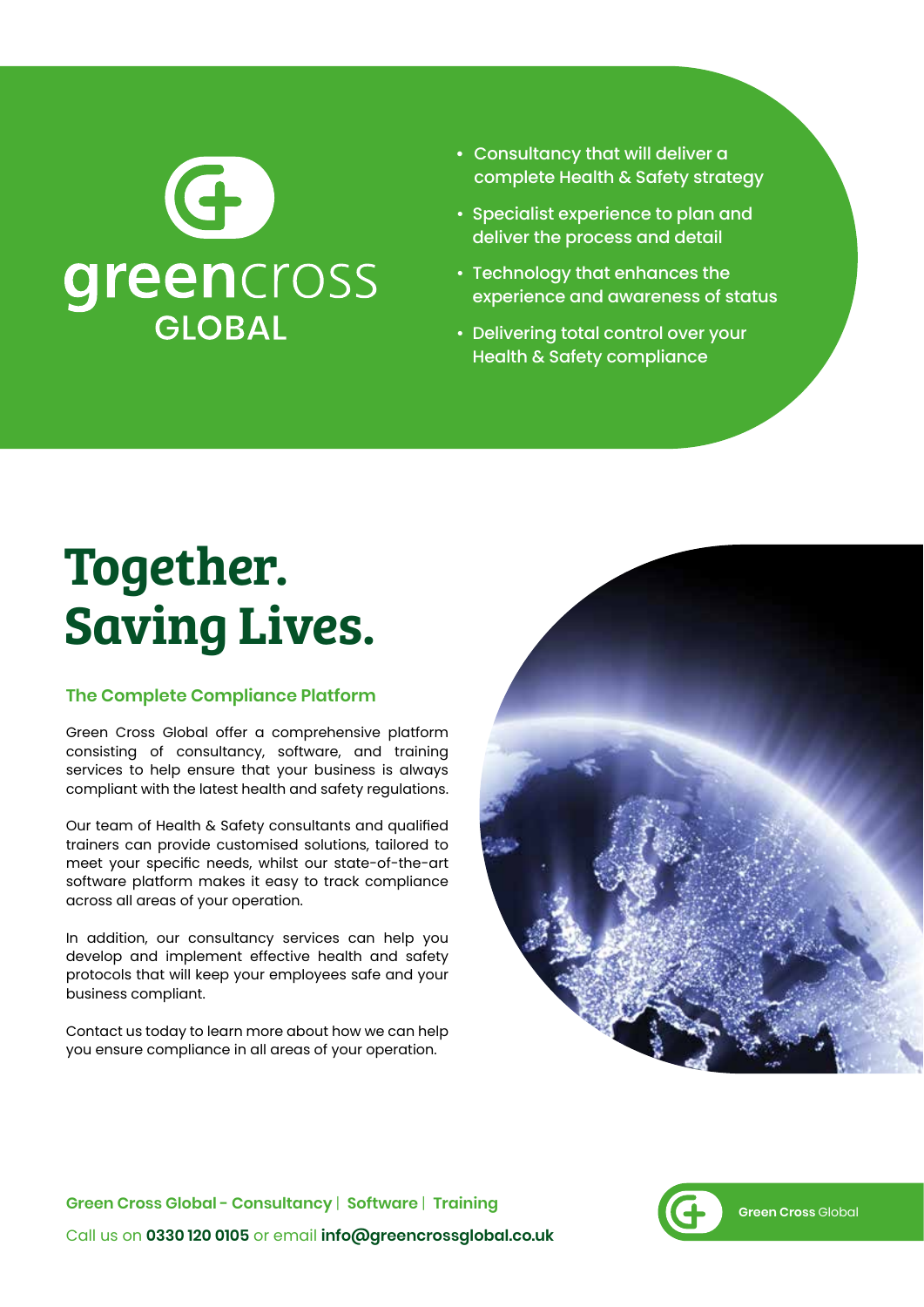# $\left($ G **green**Cross

- Have clarity on your compliance **strategy**
- Utilise our extensive experience to plan the detail
- Use our specialists to guide and manage the process
- Always be aware, and take account of regulatory changes

## **Saving Lives with Consultancy.**

#### **Creating the plan to deliver and maintain total compliance.**

At Green Cross Global, we understand that compliance can be a complex and often daunting task for any organisation. That's why we offer a comprehensive consultancy service to help you create a compliance plan that's tailored to your specific needs.

With over twenty years of experience in the health and safety compliance industry, our team of experts will work with you to gain a clear understanding of your compliance requirements. We'll then develop a strategy to help you deliver and maintain total compliance in your organisation.

With Green Cross Global by your side, you can be confident that you have the clarity and expertise you need to stay compliant. Our services include:

- Health & Safety specialist
- Specialist assessments
- Root Cause Analysis
- Health & Safety management system development
- Workplace audits and inspections
- Risk Assessments (including fire risk)
- Health & Safety culture surveys
- Independent Accident and Incident Investigation

#### **Contact us today to learn more about our Consultancy services**

Call us on **0330 120 0105** or email **info@greencrossglobal.co.uk**



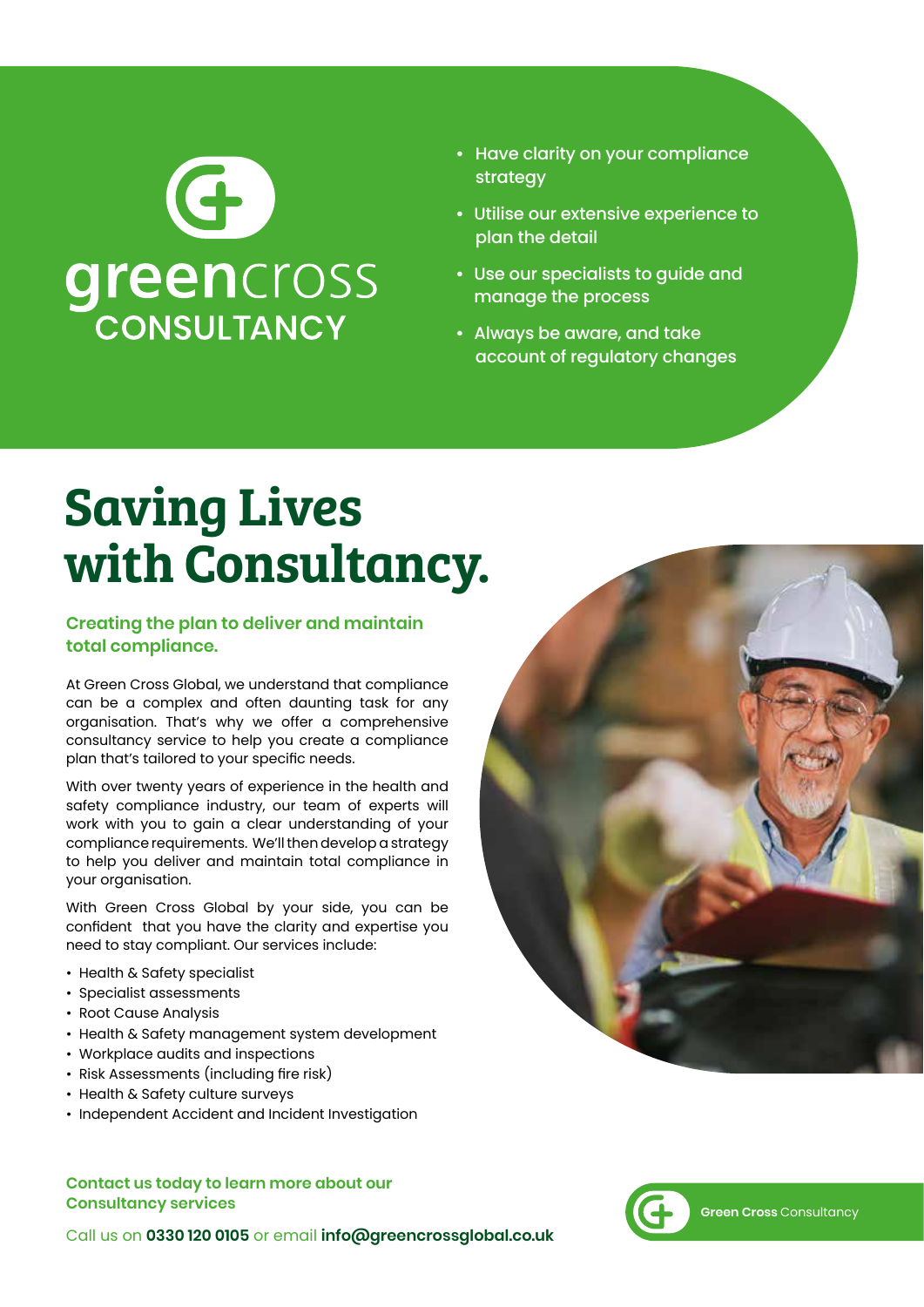### 44

The Green Cross team have been invaluable in guiding us through the process of establishing a mental health and wellbeing strategy.

The advice they have provided has been excellent and they really took the time to understand our business and our needs. Even midway though the process we are already getting positive feedback from our employees as a result of initiatives which the Green Cross team suggested.

Duncan Gray - HR Manager at NeoGen

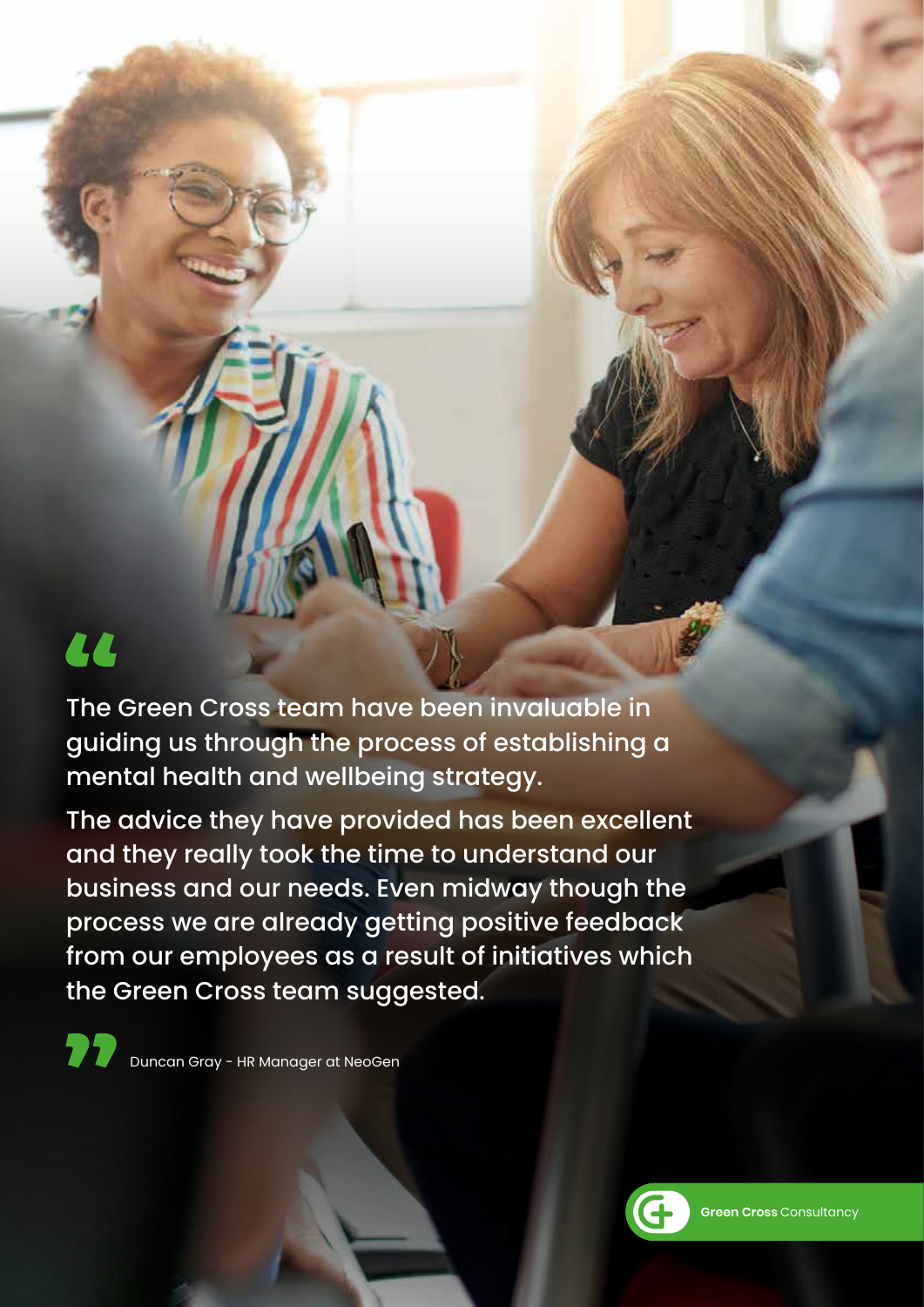# $\left($ G **green**Cross

- Always be aware of overall compliance status
- Have total control over all of your Health & Safety training
- Be in control of policies, procedures and processes and deliver best practise
- Utilise technology to provide deskless learning

## **Saving Lives with Software.**

#### **Technology that provides awareness and control whilst enhancing the experience.**

Technology has revolutionised the way businesses operate. One area where this is particularly evident is in the realm of compliance.

Green Cross Global provides customers with a managed compliance software platform that helps to ensure they have total control over their property compliance, assets, audits, maintenance process and health and safety training requirements.

Our compliance management software provides:

- Property / Estate Management
- Workplace Management
- Asset & Maintenance Management
- Audit Management

Our learning management software provides:

- Easy and intuitive content authoring
- Certification, reporting, discussion, feedback and mobile experience
- Virtual Classroom
- Mobile first learning for deskless and remote workers

#### **Contact us today to learn more about our Health & Safety Compliance Software**

Call us on **0330 120 0105** or email **info@greencrossglobal.co.uk**



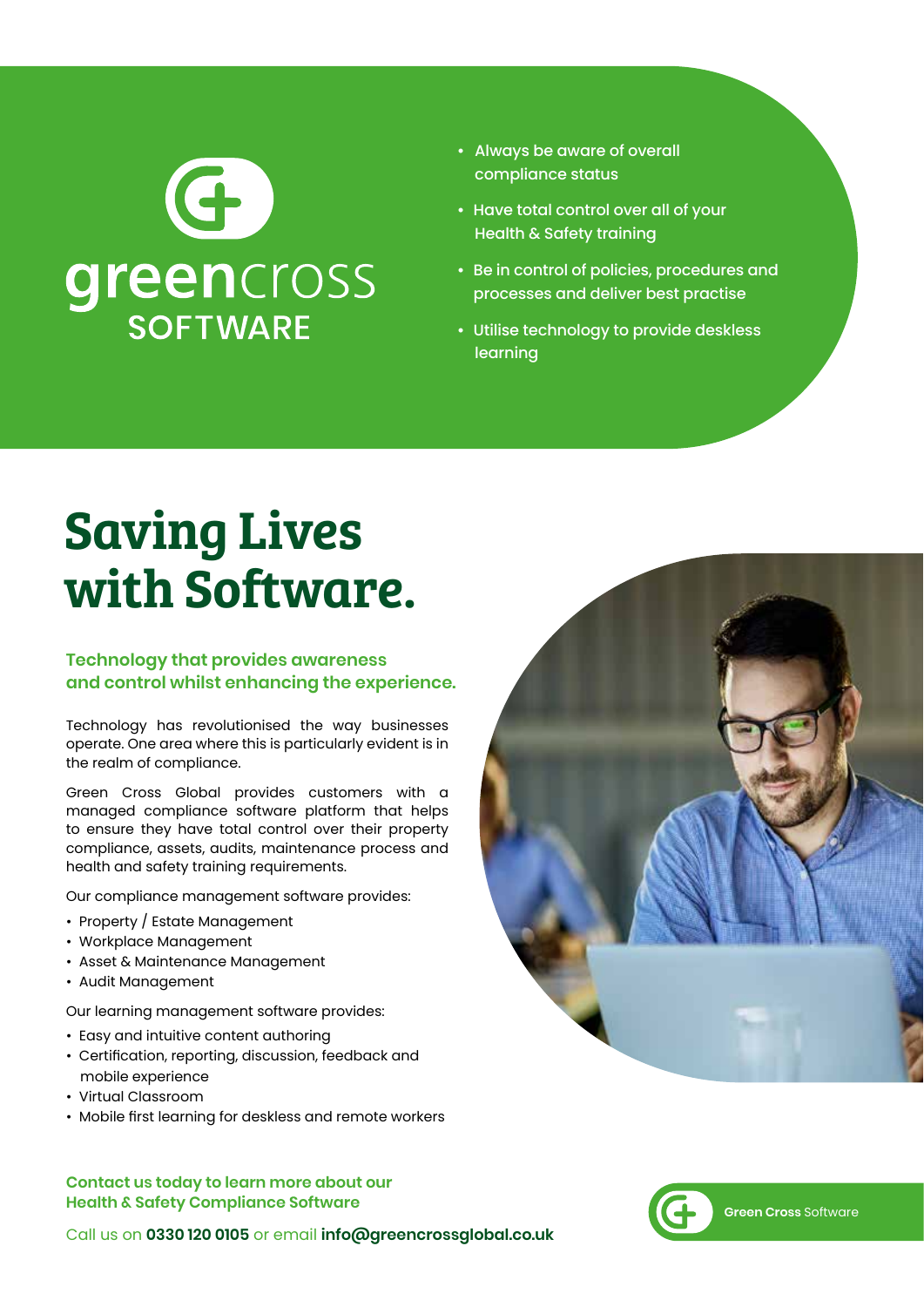We now manage and maintain our emergency lighting across the campus via the Vision-tag. Our Maintenance Department simply scan the tag using a mobile device and are able to view and/or edit the data presented at site level. It gives us a comprehensive and immediate overview and with the uploading of schedules and documentation, Maintenance are always in complete control of these assets and their operational status

44

Christopher Willis - Head of Asset Management at Anglia Ruskin University

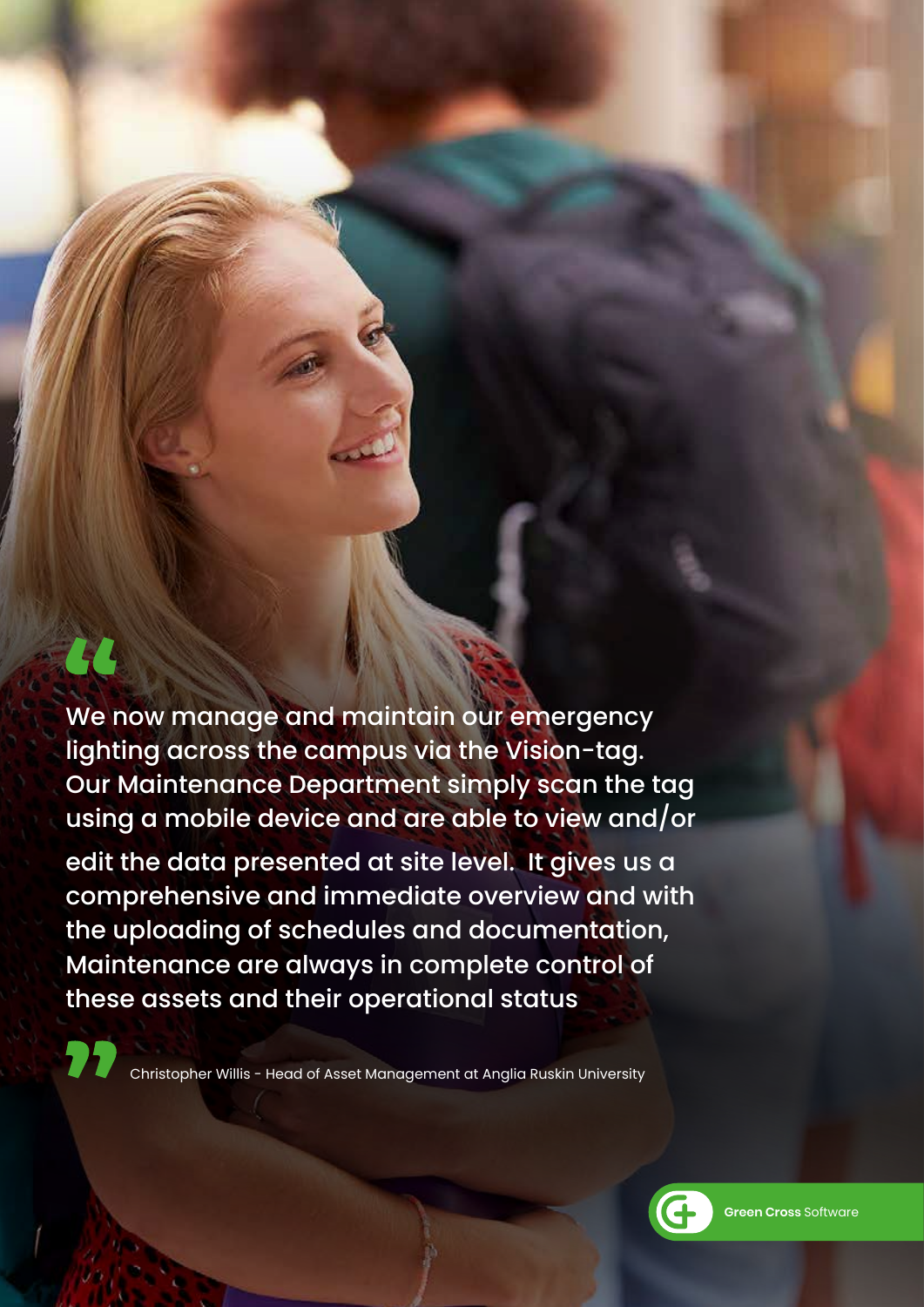# G **green**Cross

- Global health, safety and wellbeing training
- Voted the UK's best training provider for 3 consecutive years
- Diverse learning delivered globally
- Courses that can be made customisable to your needs

## **Saving Lives with Training.**

### **Delivering the training strategy that ensures compliance**

Green Cross Global is an international provider of health, safety and wellbeing training.

Training is an integral part of developing your organisation to change culture, improve performance and achieve your strategic goals. We bring together our education and technology experts to develop the right training for your organisation.

We specialise in Health & Safety, First Aid, Mental Health, Workplace culture and risk training. Our experts can adapt training packages to fit your organisation and our team of experts can support you, whether you're a small manufacturer in a UK town, or a global organisation needing to bring participants from across the globe together.



**Contact us today to learn more about our Training and Programmes**



Call us on **0330 120 0105** or email **info@greencrossglobal.co.uk**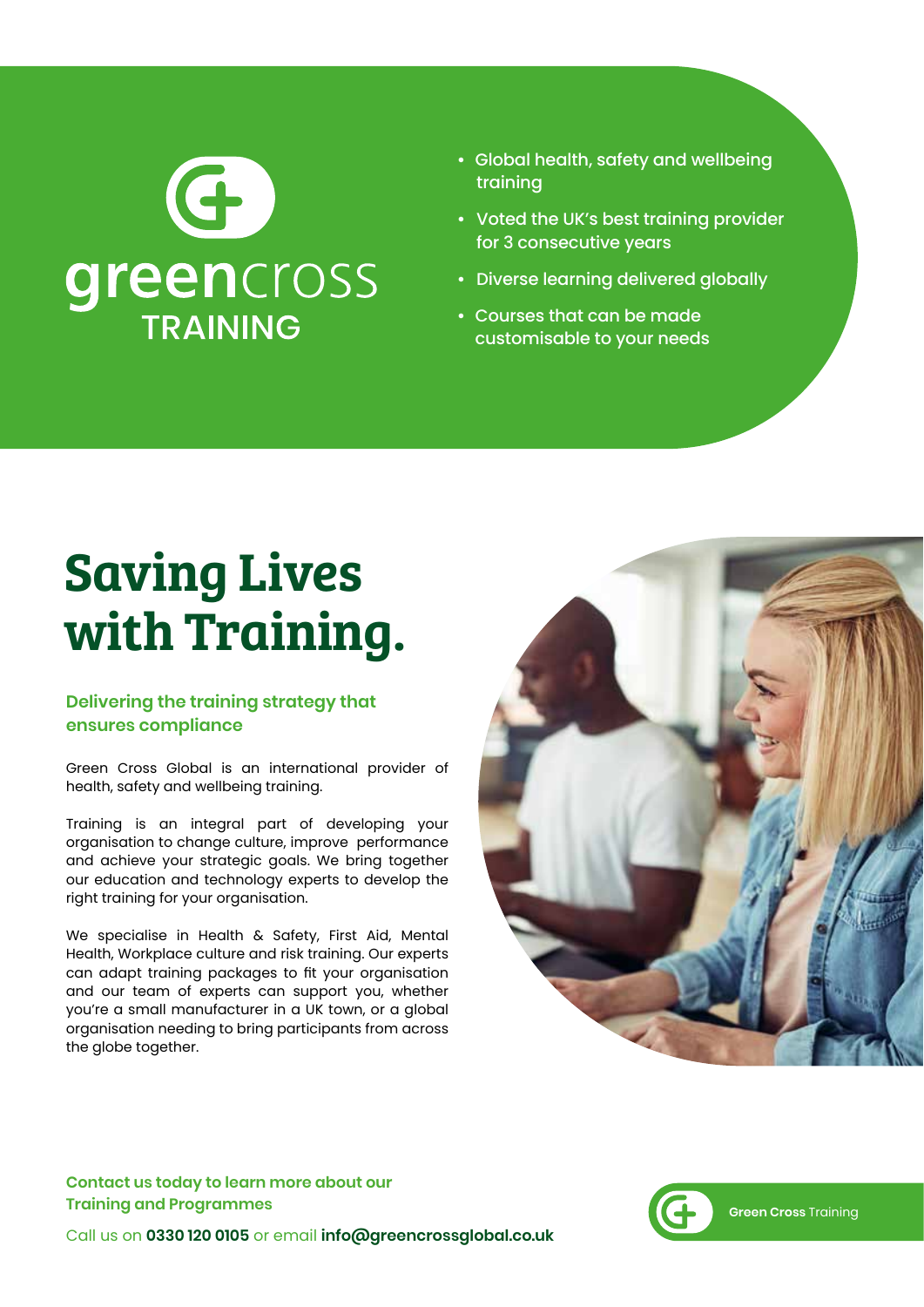### 44

We had amazing feedback from managers about the programme and 93% of our managers said they'd recommend this course to others. We've had calls to bring this programme back for 2022, as well as adapt it for all levels, whilst 83% rated content as relevant to their jobs.

Here's what one of our attendees said - "It's legitimized conversations about mental health which is good for our company culture."

Oliver Agency



**Green Cross** Training